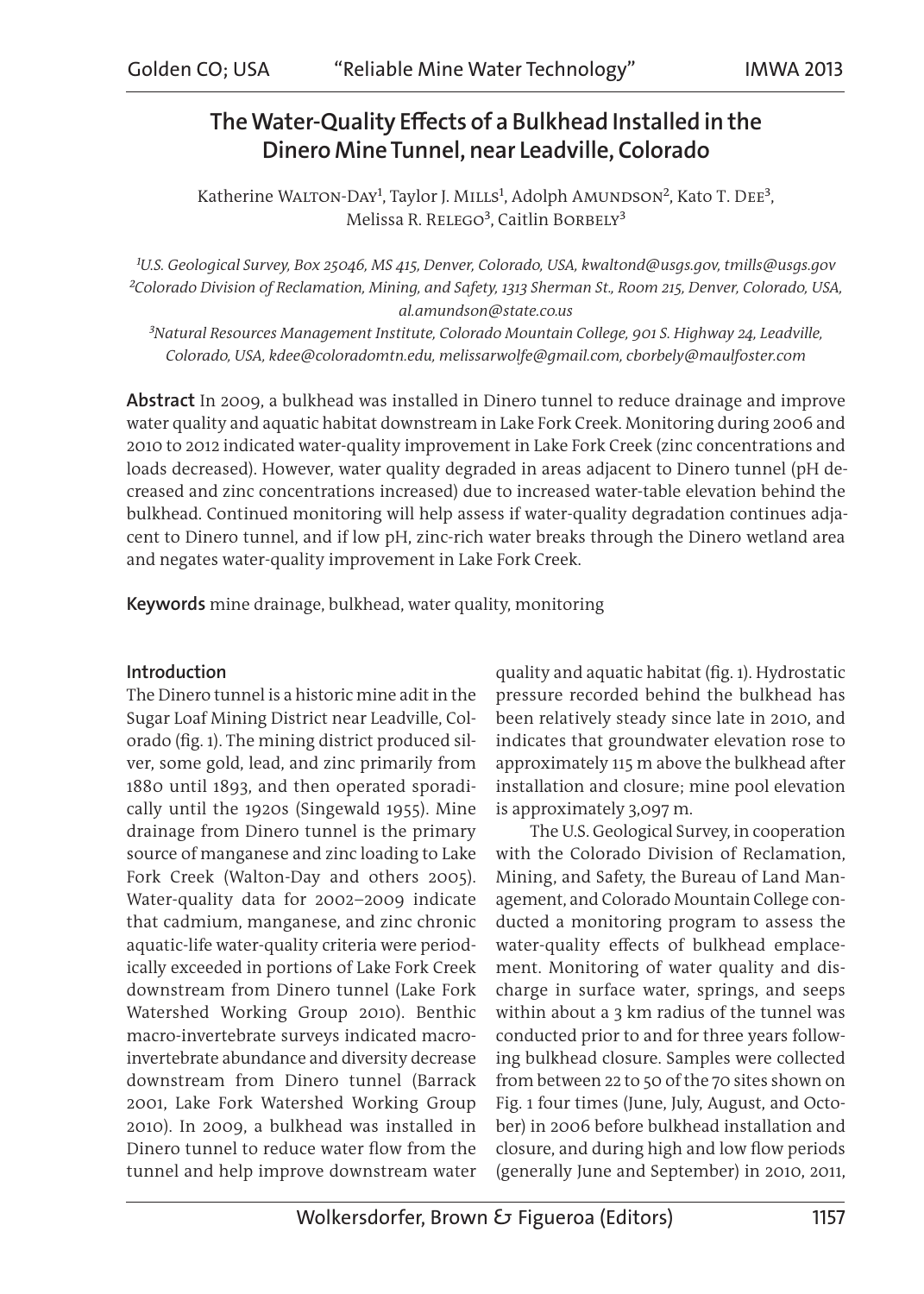

*Fig. 1 Sugar Loaf Mining District showing sample sites, mine tunnels, and a vein system with associated hydrothermal alteration.*

and 2012 after bulkhead installation and clo-results for sites adjacent to the Dinero tunnel sure. The objective of this paper is to present and in Lake Fork Creek downstream from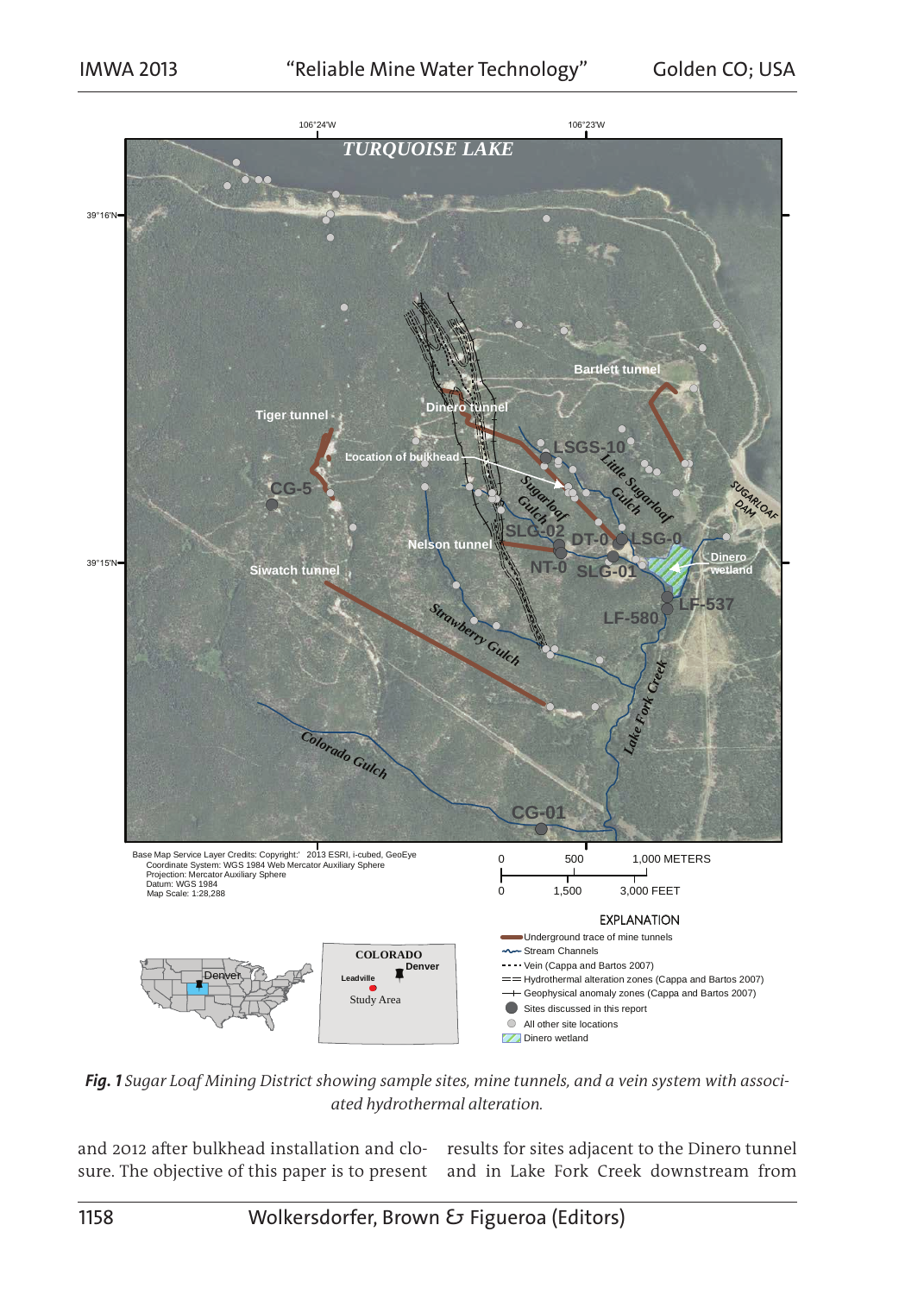| [DT-0: Dinero tunnel portal; LF-537: channel draining Dinero area; LF-580: Lake Fork Creek downstream     |
|-----------------------------------------------------------------------------------------------------------|
| from Dinero area; Q: discharge; Total refers to concentrations and loads in unfiltered samples;           |
| $Zn_{tot}$ : total Zn concentration; $M_{Zn}$ : total Zn load; J: June; M: May, O: October; S: September] |

|                      |            | DT-0      |                          |                        |            | LF-537    |                                  |                        |            | LF-580      |                          |                        |  |
|----------------------|------------|-----------|--------------------------|------------------------|------------|-----------|----------------------------------|------------------------|------------|-------------|--------------------------|------------------------|--|
| Month<br>ʻyear       | Q<br>(L/s) | pН<br>(–) | $Zn_{\rm tot}$<br>(µg/L) | $M_{\rm Zn}$<br>(kg/d) | Q<br>(L/s) | рH<br>(–) | Zn <sub>tot</sub><br>$(\mu g/L)$ | $M_{\rm Zn}$<br>(kg/d) | Q<br>(L/s) | рH<br>$(-)$ | $Zn_{\rm tot}$<br>(µg/L) | $M_{\rm Zn}$<br>(kg/d) |  |
| 1'06                 | 7.4        | 5.2       | 19,200                   | 12.3                   | 1.9        | 3.7       | 9,790                            | 1.61                   | 408        | 7.0         | 232                      | 8.18                   |  |
| J'10                 | 0.51       | 6.7       | 3,230                    | 0.14                   | 4.0        | 4.5       | 1,890                            | 0.65                   | 235        | 7.0         | 49                       | 0.99                   |  |
| $\left[\right]$ $11$ | 1.3        | 6.7       | 4,520                    | 0.51                   | 17.3       | 4.5       | 4,170                            | 6.2                    | 487        | 6.5         | 711                      | 29.9                   |  |
| M '12                | 0.82       | 6.5       | 5,100                    | 0.36                   | 0.59       | 4.7       | 4,320                            | 0.22                   | 484        | 7.2         | 25                       | 1.05                   |  |
| $O'$ 06              | 4.8        | 6.3       | 10,100                   | 4.19                   | 2.7        | 4.2       | 6,820                            | 1.59                   | 549        | 6.9         | 61                       | 2.89                   |  |
| S'1O                 | 0.57       | 6.4       | 4,700                    | 0.23                   | 0.06       | 4.9       | 2,520                            | 0.01                   | 84.1       | 6.4         | 70                       | 0.51                   |  |
| S'11                 | 1.1        | 6.2       | 6,050                    | 0.57                   | 0.85       | 4.5       | 1,720                            | 0.13                   | 84.7       | 6.6         | 49                       | 0.36                   |  |
| S'12                 | 0.82       | 6.9       | 5,390                    | 0.38                   | 0.51       | 4.4       | 1,300                            | 0.06                   | 490        | 7.5         | 34                       | 1.44                   |  |
|                      |            |           |                          |                        |            |           |                                  |                        |            |             |                          |                        |  |

*Table 1 Discharge, pH, and unfiltered zinc concentration and load, Sugar Loaf Mining District study*

*area*

Dinero tunnel (fig. 1) to highlight changes in water quality (pH and zinc) that occurred after bulkhead emplacement.

# Study Area

The study area lies on the eastern flanks of the Sawatch mountain range, west of Leadville Colorado. Elevations range from 2,926 m at site CG-01 (fig. 1) to 3,008 m at full pool elevation in Turquoise Lake, to 3,260 m at the highest sampling site (CG-5, fig. 1). Most of the Sugar Loaf Mining District is forested and contains abandoned, draining mine tunnels such as the Dinero, Bartlett, Nelson, Siwatch, and Tiger tunnels (fig. 1) and numerous mine waste and tailing piles. Precambrian granitic and metamorphic rocks underlie the study area (Singewald 1955). The area drains to Turquoise Lake, Colorado Gulch, and Lake Fork Creek, which is tributary to the Arkansas River. Average annual precipitation of 45 cm per year (1948– 2006) occurs primarily as snow in the winter, with summer thunderstorms sometimes contributing substantial rainfall (Sugarloaf Reservoir climate station; Western Regional Climate Center, www.wrcc.dri.edu, accessed April 2013). Surface-water and some groundwater hydrographs are dominated by a broad peak related to snowmelt runoff and recharge of groundwater systems that generally occurs between April and July with peak flow occurring between late May and early June (Walton-Day and Poeter 2009).

# Methods

Water-quality samples were collected using modifications of standard sampling protocols (U.S. Geological Survey variously dated) to facilitate sampling in remote locations where sites were accessed by hiking. Modifications included use of a portable filtering apparatus, acidification at a central location (rather than at the sampling site), and use of smaller sample bottles. Quality-control samples indicated the modified sampling methods did not adversely affect the quality of the data (K. Walton-Day unpublished data). Data and sample collection at each site included the following: (1) Measurement and documentation of the field parameters (water temperature, specific conductance, pH, and dissolved oxygen) *in situ* using individual (2006) or multiparameter (2010 to 2012) field meters that were calibrated at the beginning of each field day and received calibration checks at mid-day and at the end of the day. If calibration problems were noted, those measurements were flagged in the database, and the instrument was recalibrated before collecting more samples. (2) Measurement of flow rate in each flowing spring, draining mine feature (tunnels and seeps associated with mine waste and tailing piles), and stream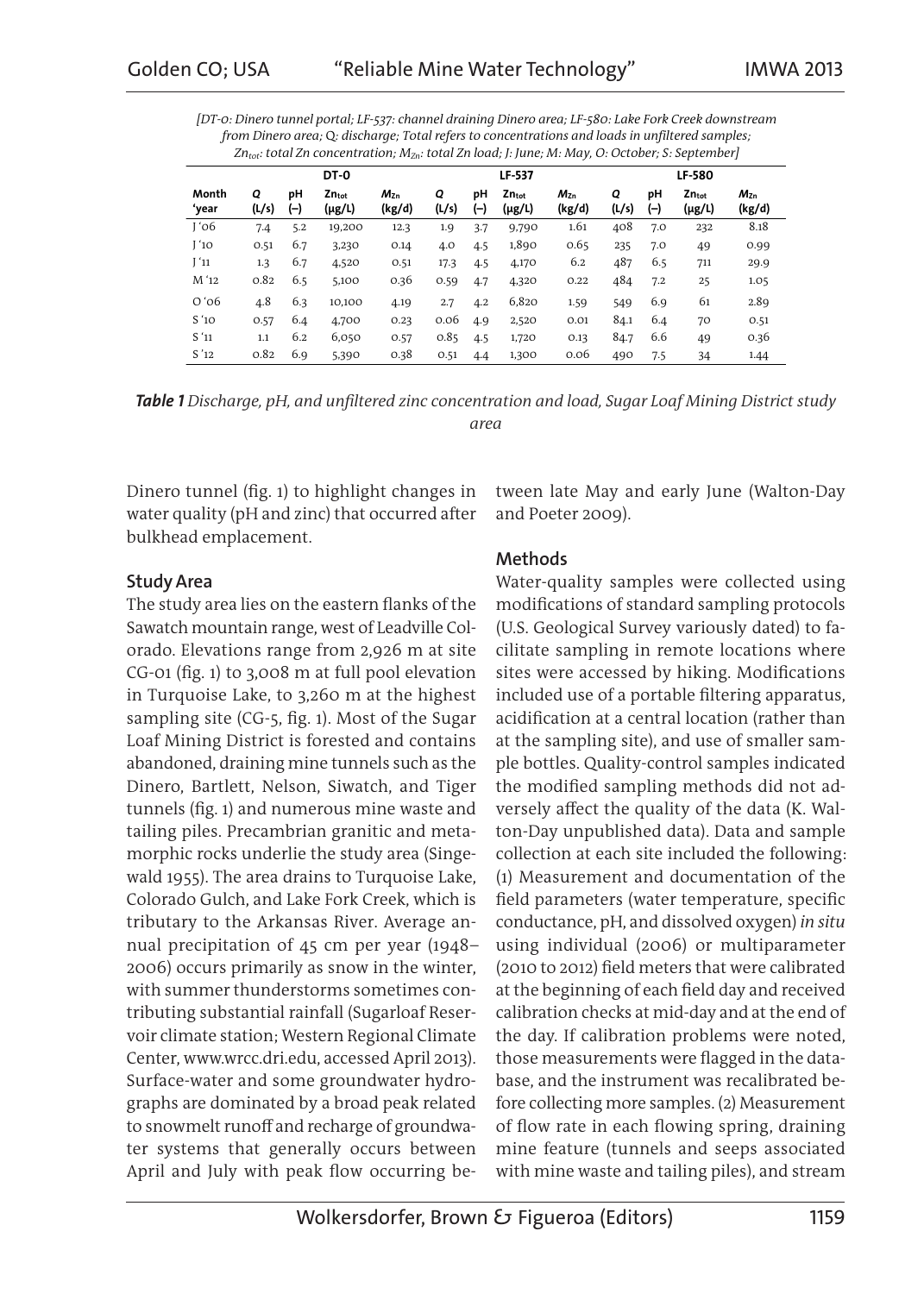site using volumetric techniques, flumes, or velocity cross-section techniques depending on the flow rate and channel configuration at each site (Rantz and others 1982; Turnipseed and Sauer 2010). (3) Collection of composited water-quality samples using equal-width increment techniques (U.S. Geological Survey variously dated), where stream channel width and depth allowed, or grab samples in smaller channels, seeps, and springs. One large composite sample (1 to 2 L) was divided into separate 125 mL unfiltered and filtered (0.45 µm) acidified aliquots (ultrapure HNO<sub>3</sub>) for analysis of major and trace elements by high resolution- inductively coupled plasma mass spectrometry at the University of Southern Mississippi Center for Trace Analysis using procedures similar to Shiller (2003). Replicate and blank samples were collected at approximately 10 % of sample sites to assess data quality. Results indicate no adverse effects to the quality of results presented herein (K. Walton-Day unpublished data). This paper presents streamflow, pH, zinc, and iron results for a subset of all samples collected. Results from all environmental samples are publicly available through the U.S. Geological Survey National Water Information System (http://maps.waterdata.usgs.gov/mapper/index.html).

## Results and Discussion

Bulkhead emplacement in Dinero tunnel in 2009 greatly reduced discharge, total zinc concentration, and instantaneous zinc mass load (total load on table 1) from Dinero tunnel drainage collected at the portal (DT-0) as evidenced by lower values in 2010–2012 relative to 2006 (table 1). Similarly, zinc concentrations and instantaneous mass loads generally decreased at site LF-537 which drains most of the area that includes the Dinero tunnel, Sugarloaf Gulch, and Little Sugarloaf Gulch, and at site LF-580, located on Lake Fork Creek, downstream from LF-537 (fig. 1, table 1). In addition, pH at LF-537 generally increased by almost 1 unit during high flow. One exception to these water-quality improvements was June 2011 at

LF-537 and LF-580 when snowmelt runoff was at near-record levels due to a larger than average snowpack. The large snowmelt-related runoff likely increased runoff from draining mines and abandoned mine features leading to decreased water quality at these two sites.

In contrast to these general water-quality improvements, after bulkhead emplacement, zinc concentrations increased or pH decreased (or both) at sites adjacent to Dinero tunnel (DT-0) including SLG-01 (the mouth of Sugarloaf Gulch), LSG-0 (the mouth of Little Sugarloaf Gulch), and NT-0 (the Nelson mine drainage tunnel; fig. 2). Results at CG-01 (fig. 2) indicate that decreasing pH and increasing zinc concentrations after bulkhead emplacement were not a regional phenomenon but were limited to sites near Dinero tunnel. The low pH at CG-01 during June 2011 is due to the large snowmelt-related runoff at that time, which increased runoff from mine waste in the Colorado Gulch watershed, between Tiger Tunnel and Colorado Gulch (fig. 1), causing low pH and elevated zinc concentrations. The generally decreasing water quality at SLG-01, LSG-0, and NT-0 suggests that the elevated water table and mine pool created by emplacement of the bulkhead in Dinero tunnel increases groundwater discharge into the gulches and Nelson mine tunnel and degrades water quality at these sites.

In addition to these changes in water quality, there were coincident increases in flow at some of these sites. During October 2006, low to no flow in both Sugarloaf and Little Sugarloaf Gulches prevented sampling at most sites. In contrast, in 2010 to 2012, flow in both gulches was sufficient to collect samples at almost all sites during the "low flow" sampling trips. Although 2011 was a high-flow year, flow during two years (2006, 2010) was not unusually high or low. In contrast, 2012 was a fairly low-flow year, yet most sites in these gulches had flowing water in September 2010, 2011, and 2012. The increased amount of flow observed in Sugarloaf and Little Sugarloaf Gulches during low-flow sampling after bulk-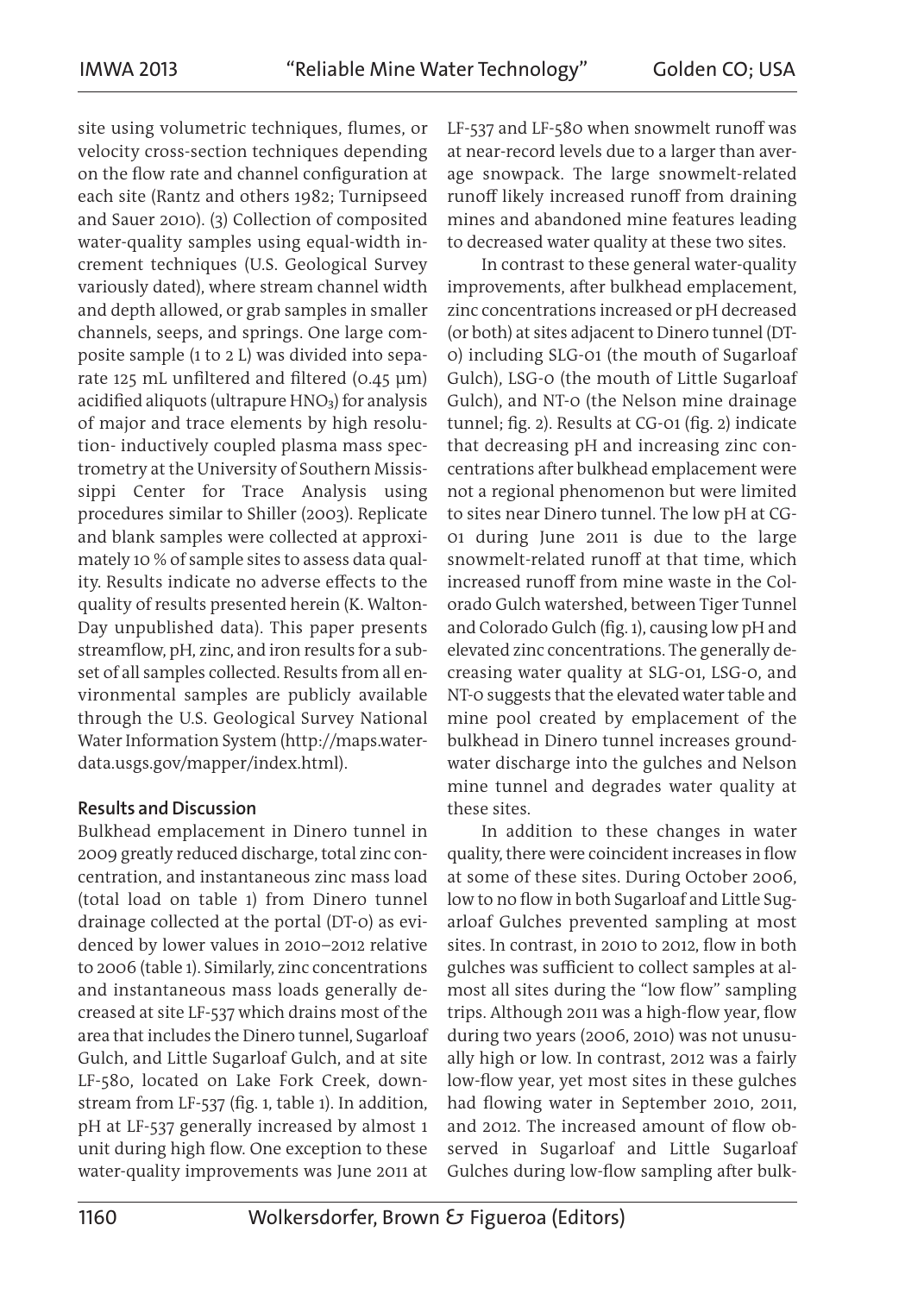

*Fig. 2 Graphs of (A) pH and (B) zinc concentrations through time at selected sample sites.*

head emplacement is additional evidence that the mine pool created by the bulkhead increased groundwater discharge to the gulches.

Water-quality changes at SLG-01 (Sugarloaf Gulch at the mouth) are related to changes at NT-0 (Nelson tunnel at the mouth) and SLG-02 (Sugarloaf gulch upstream from Nelson tunnel) because flow from the two sites combines to form most of the flow at SLG-01. At all three sites, zinc concentrations increased after bulkhead emplacement (fig. 2). Before the bulkhead (2006), NT-0 and SLG-01 had near neutral pH and SLG-02 had lower pH (fig. 2). After bulkhead emplacement, the pH at SLG-02 did not change appreciably and pH at NT-0 decreased slightly. These small pH changes do not explain the substantial reduction in pH that occurred at SLG-01. The likely cause of the low pH at the mouth of Sugarloaf Gulch (SLG-01) is the precipitation of iron oxyhydroxides associated with increasing discharge of iron from NT-0 following bulkhead emplacement. At NT-0, concentrations of filtered iron and instantaneous mass loads of filtered iron increased from median values of about 0.9 mg/L and 0.01 kg/d during 2006 to median values of 38 mg/L and 1.1 kg/d during 2010 to 2012, an increase in iron mass load of almost 2 orders of magnitude. At SLG-01, concentrations and instantaneous mass loads of filtered iron changed from median values of about 17 mg/L and 0.2 kg/d during 2006 to median values of 1.4 mg/L and 0.09 kg/d during 2010 to 2012. These comparisons indicate that there were sources of iron mass load to SLG-01 other than Nelson tunnel in 2006 (primarily SLG-02). However, more importantly, the much larger iron mass load contributed from Nelson tunnel during 2010 to 2012 was largely removed from solution by the time the water reached the mouth of Sugarloaf Gulch (SLG-01). This simplified reaction

$$
Fe^{3+} + 3 H_2O \longleftrightarrow Fe(OH)_3 + 3 H^+ \tag{1}
$$

illustrates how precipitation of iron hydroxides (and by analogy, iron oxyhydroxides) increases acidity (lowers the pH) in solution. This reaction is likely responsible for the loss of iron load and the decrease in pH observed between NT-0 and SLG-01 during 2010 to 2012.

After bulkhead emplacement, zinc concentrations in Nelson tunnel (NT-0) have been increasing and are generally greater than those in Dinero tunnel (fig. 2). The Dinero tunnel lies within the ridge between Sugarloaf and Little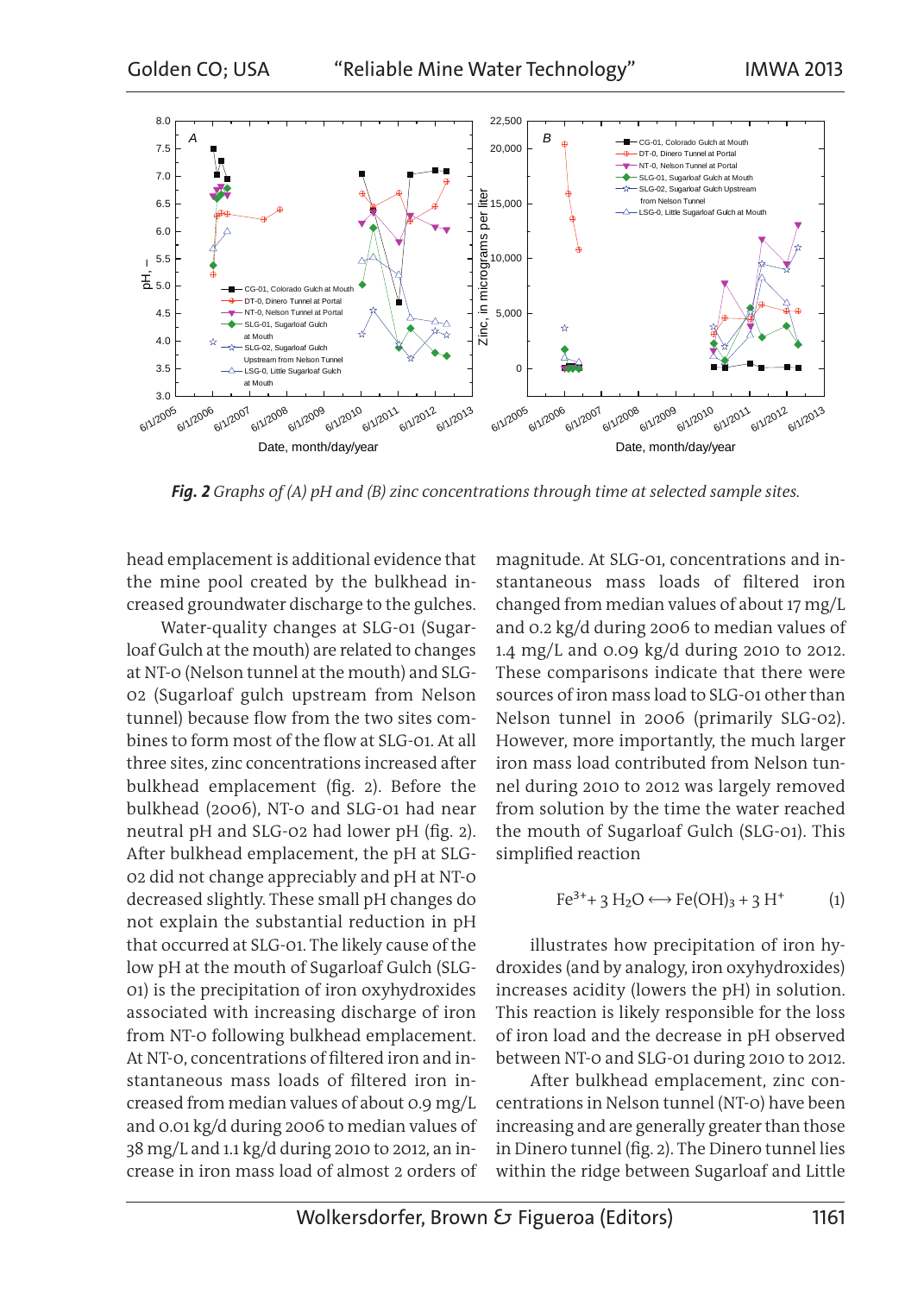Sugarloaf Gulches (fig. 1). The Nelson tunnel is driven into the next ridge to the south, in a west/northwest direction, generally away from the Dinero tunnel (fig. 1). It is not readily apparent how water from the mine pool in the ridge between Sugarloaf and Little Sugarloaf Gulches could move into Nelson tunnel without also causing drastically increased flow in Sugarloaf Gulch. However, Fig. 1 illustrates the configuration of mineral-bearing veins relative to Nelson and Dinero tunnels. The vein at the west end of Nelson tunnel runs directly to Dinero tunnel. We hypothesize that this vein facilitates water flow between the Dinero mine pool and the Nelson tunnel. The decreased water quality at Nelson tunnel could be due to increased groundwater flow along this vein after bulkhead emplacement and subsequent raising of the water table.

If Dinero tunnel water is causing the increased zinc concentrations at Nelson tunnel, we might expect the concentrations to be similar to, or less than, those in Dinero. For example, a new seep that emerged in Little Sugarloaf Gulch starting in September 2011 (LSGS-10, fig. 1) is fairly close to Dinero tunnel and has water quality almost identical to Dinero water collected at the same time. It is likely that water flowing to Nelson tunnel encounters soluble, metal-rich salts within the mineralized vein, or that the introduction of water to parts of the vein that previously were dry is fueling acidmine drainage reactions, dissolving more minerals, and increasing zinc concentrations relative to those at Dinero tunnel. Similarly, at other sites showing greater zinc concentrations than Dinero (LSG-0, SLG-02, fig. 2) it is likely that the elevated water table dissolves soluble, acidic salts or fuels acid-mine drainage reactions in newly wetted, previously dry portions of the aquifer.

## Implications

These findings suggest that although the Dinero bulkhead has improved downstream water quality in Lake Fork Creek, water quality has degraded in the gulches adjacent to the

ridge containing Dinero tunnel, and in Nelson tunnel. The low pH, zinc-rich water that now occurs at the mouth of Sugarloaf Gulch is flowing into a wetland that exists between Dinero tunnel and Lake Fork Creek (fig. 1). This wetland is mitigating the effects of the poor-quality water, but it is not known if this poor-quality water will eventually break through to Lake Fork Creek. The elevated zinc loads at LF-580 in June 2011 (table 1) may indicate that breakthrough occurs during unusual high-flow periods. Continued monitoring may indicate if the increasing zinc concentrations observed at several locations (fig. 2) eventually level off, or even decrease. Continued monitoring would also indicate whether water-quality improvement in Lake Fork Creek continues, or if the low-pH, zincrich water eventually breaks through to the creek causing renewed water-quality degradation.

#### Summary and Conclusions

Bulkhead emplacement in Dinero tunnel in 2009 generally resulted in improved waterquality from 2010 to 2012 at the portal of Dinero tunnel (DT-0), in the main source of water draining the area near Dinero tunnel into Lake Fork Creek (site LF-537), and in Lake Fork Creek downstream from the Dinero tunnel area (site LF-580). Although water quality improved at these sites, water quality has degraded (increasing zinc concentrations or decreasing pH, or both) at the mouths of Sugarloaf Gulch (SLG-01) and Little Sugarloaf Gulch (LSG-0), which are adjacent to Dinero tunnel, and in Nelson tunnel (NT-0). In addition, after bulkhead emplacement, increased flow was noted during low-flow periods in Sugarloaf Gulch and Little Sugarloaf Gulch, indicating increased groundwater discharge to the gulches. These post-bulkhead changes suggest that the mine pool formed by emplacement of the Dinero tunnel is discharging into the two gulches and degrading water quality. Decreased pH at the mouth of Sugarloaf Gulch is likely caused by precipitation of iron oxyhy